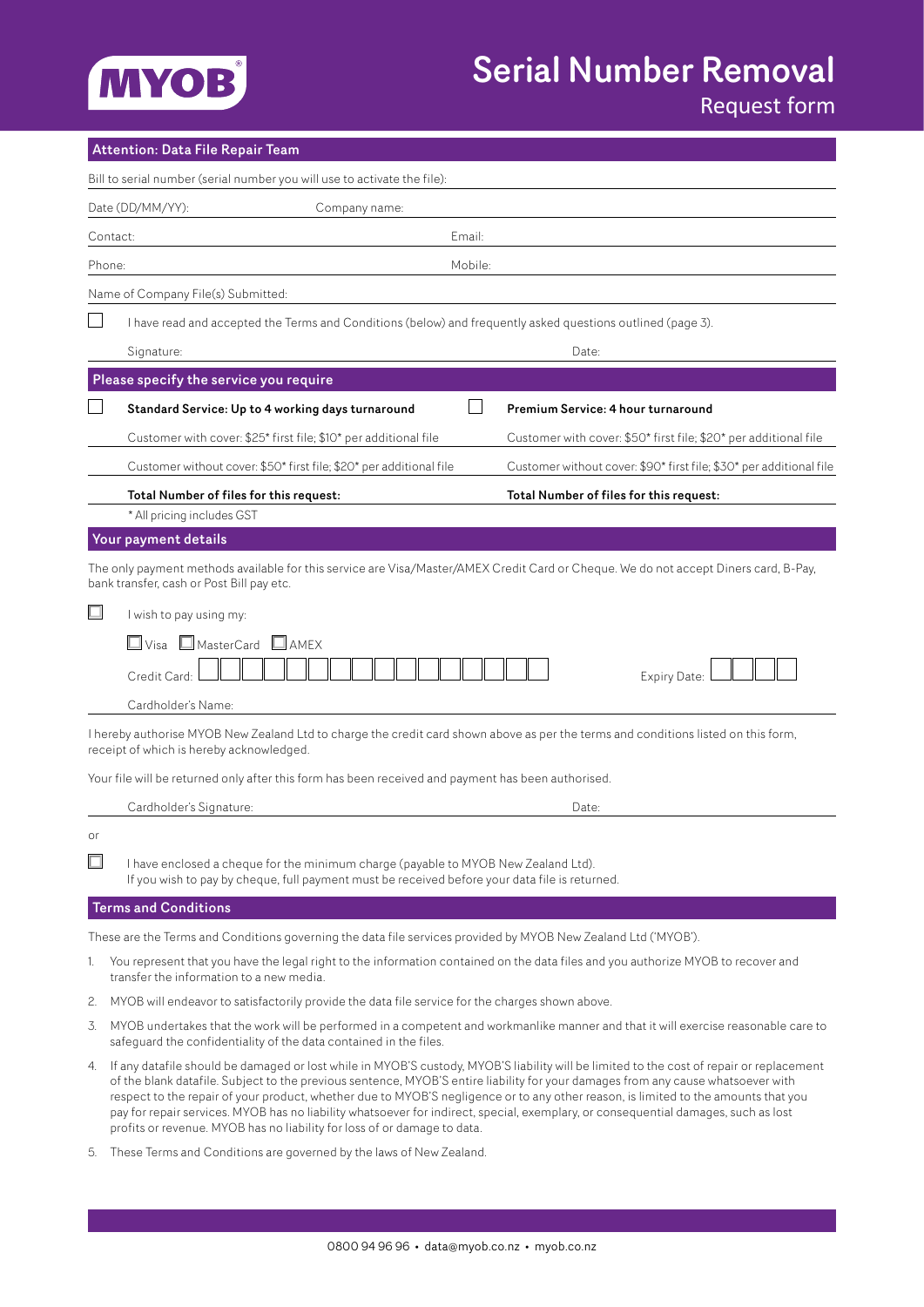## **MYOR**

#### Step 1: Send the submission form

MYOB require this form to be completed and submitted to the MYOB Data File Repair team before we can complete your serial number removal request.

You can submit your completed request form by:

- Fax to 0800 94 96 96
- **Uploading to our secure File Transfer Protocol** (FTP) account along with your data file
- **Post, if you wish to pay by cheque**, send the cheque for the minimum amount along with this form to the address listed below.

#### Please note that due to PCI-DSS Compliance reasons we are unable to accept your submission form via email communications.

#### Step 2: Send your corrupt data file

MYOB require you to send your data file to the MYOB Data File Repair team before we can complete your serial number removal. You can send your data file by FTP or by Post or Courier, please follow the instructions below.

Please note that MYOB does not provide technical support on use/connection difficulties of the FTP account.

#### Sending your file by FTP

- You need to send an email to request that an FTP account be created for you, please note that without the following details we may not be able to create your FTP account.
	- **>** Email: [data@myob.co.nz](mailto:data%40myob.co.nz?subject=FTP%20account%20request%20for%20serial%20number%20removal%20%5BPremium%5D%20or%20%5BStandard%5D%20service%3B%20%5BCompany%20serial%20number%5D%3B%20%5BSize%20of%20MYOB%20data%20file%5D)
	- **>** In the subject of your email please put the following details:
		- **–** FTP Account Request for Premium or Standard Serial Number Removal
		- **–** Your company serial number (serial number you will use to activate the file)
	- **–** Size of your MYOB date file in a compressed ZIP/SIT format (total size if submitting multiple files)

An automated reply will be sent to you for every email you send to us. If you did not receive a confirmation, we did not receive your email.

■ Once you receive details back regarding the FTP account created for you, follow the steps provided to upload your data file and submission form (please only upload backup/compressed ZIP/SIT files). Once the file has completely uploaded to the FTP account, you must send an email to data@myob.co.nz to notify the Data file repair team that the file has been uploaded and is ready for serial number removal.

This email will determine your place in the file repair queue, please include the below details in the subject:

- **>** Your company Serial Number
- **>** Serial Number Removal and whether you are requesting Standard or Premium service

Please note that if we do not receive this email, your request will not be placed in the queue.

| Sending your file by post or courier |  |  |
|--------------------------------------|--|--|
| Courier drop-offs and pick-ups       |  |  |
| MYOB New Zealand Ltd                 |  |  |
| Attention: Data File Repair          |  |  |
| 49 Sir William Pickering Drive       |  |  |
| CHRISTCHURCH 8053                    |  |  |
|                                      |  |  |

■ Place your data file on one of the media options listed below and send it to MYOB along with your completed form:

- **>** Writable CD's CD-R or CD-RW
- **>** Writable DVD's DVD±R or DVD±RW
- **>** USB Flash Drive

Under no circumstances should any hardware be sent to MYOB. We will only accept your data file on one of the above-mentioned formats. Please note MYOB will not accept responsibility for lost or damaged storage devices.

- Please make sure that files can be successfully restored from the storage media you intend to use, to confirm this, you should attempt to restore the file from the medium you are sending to us.
- MYOB New Zealand will endeavour to return repaired data files using Express Post (next business day delivery). If you require urgent shipping, a courier must be arranged and paid for by you